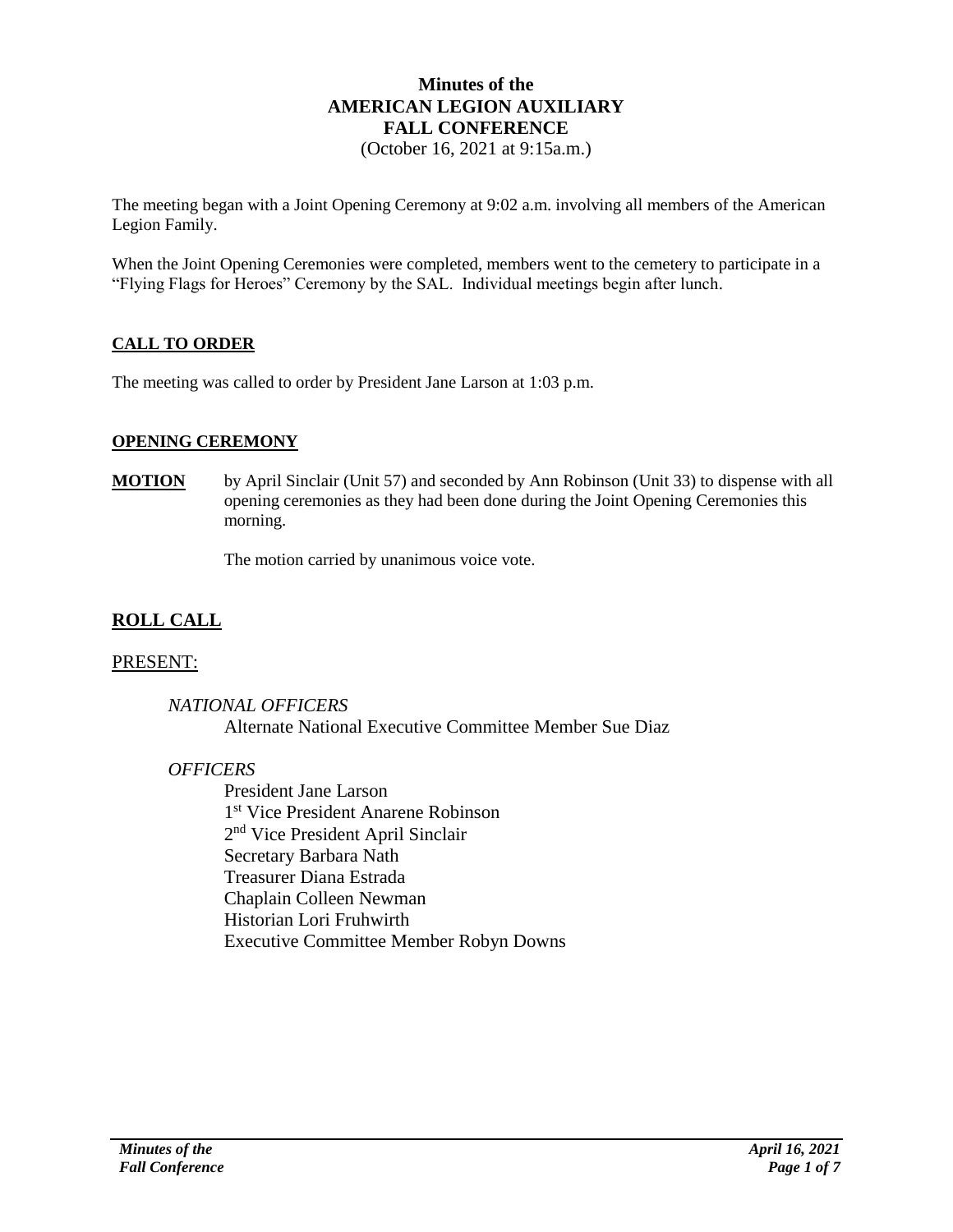# **ROLL CALL**

## PRESENT (continued):

#### *STANDING COMMITTEES*

Alaska Girls State Lori Fruhwirth Audit Sue Diaz Auxiliary Emergency Fund Zona Gregg Constitution and ByLaws Sue Diaz Junior Activities Nina Ketelson Membership Anarene Robinson Past Presidents Parley Jane Larson Veterans Affairs and Rehabilitation April Sinclair

## *UNITS*

Jack Henry Unit 1 Joseph T. Craig Unit 3 Merlin Elmer Palmer Unit 6 Dorman H. Baker Unit 11 George H. Plumley Memorial Unit 20 Peters Creek Unit 33 Susitna Valley Unit 35 C. Russell Huber Unit 57

*PAST DEPARTMENT PRESIDENTS* Sue Diaz Lisa Williamson

## EXCUSED

#### *PAST DEPARTMENT PRESIDENTS* Sharon Cherrette

## ABSENT:

*NATIONAL OFFICERS*

National Executive Committee Member Penny Mazonna

## *OFFICERS*

Sgt.-at-Arms Frances Bedel Executive Committee Member Sheryl Howe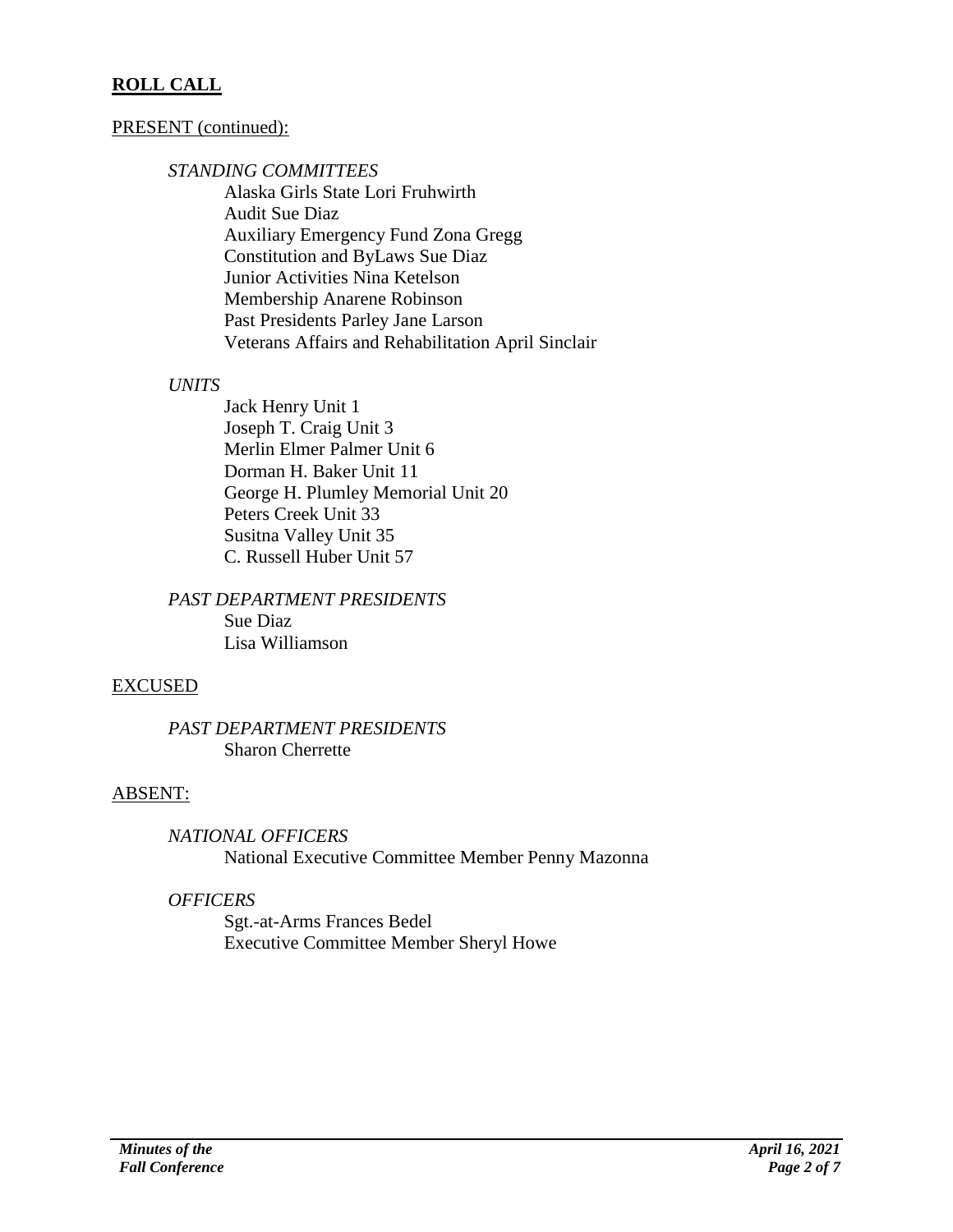# **ROLL CALL**

#### ABSENT (continued):

#### *STANDING COMMITTEES*

Americanism (Vacant) Children and Youth Sheryl Howe Community Service Kathy Moore Distinguished Guests Penny Mazonna Education and Scholarship Lisa Boyles Finance (Vacant) Leadership Delores "Dee" Stokes Legislative Penny Mazonna National Security Frances Bedel Poppy Christine Calabrese Public Relations Beverly Eads

#### *UNITS*

Seward Unit 5 Lynn Canal Unit 12 Sitka Unit 13 Matanuska Valley Unit 15 General Bucker Unit 16 Robert G. Blair Unit 17 Ninilchik Unit 18 Gladys M. Heintz Memorial Unit 27 Spenard Unit 28 Muldoon Unit 29 Con Miller Unit 30 Chappie James Unit 34 Peter Heyano Unit 442

## *PAST DEPARTMENT PRESIDENTS*

| Eva Aulston       | Lynn Bash              | Marge Blankenship    |
|-------------------|------------------------|----------------------|
| <b>Ruth Brown</b> | <b>Betty Bumala</b>    | <b>Susan Caswell</b> |
| Jean Clayton      | <b>Lavonne Collier</b> | <b>Beverly Eads</b>  |
| Lori FitzSimons   | Rehta Foster           | Francisca Guilford   |
| June Haas         | Laverne Kearns         | Debbie Lowndes       |
| Penny Mazonna     | Carolyn Null           | Evelyn Oliver        |
| Jill Pawson       | <b>Betty Porter</b>    | Linda Schmitt        |
| Jean Shandy       | Etta Singleton         | Wilma Stokes         |
| Sue Waldhaus      | <b>Barbe Wolkoff</b>   |                      |
|                   |                        |                      |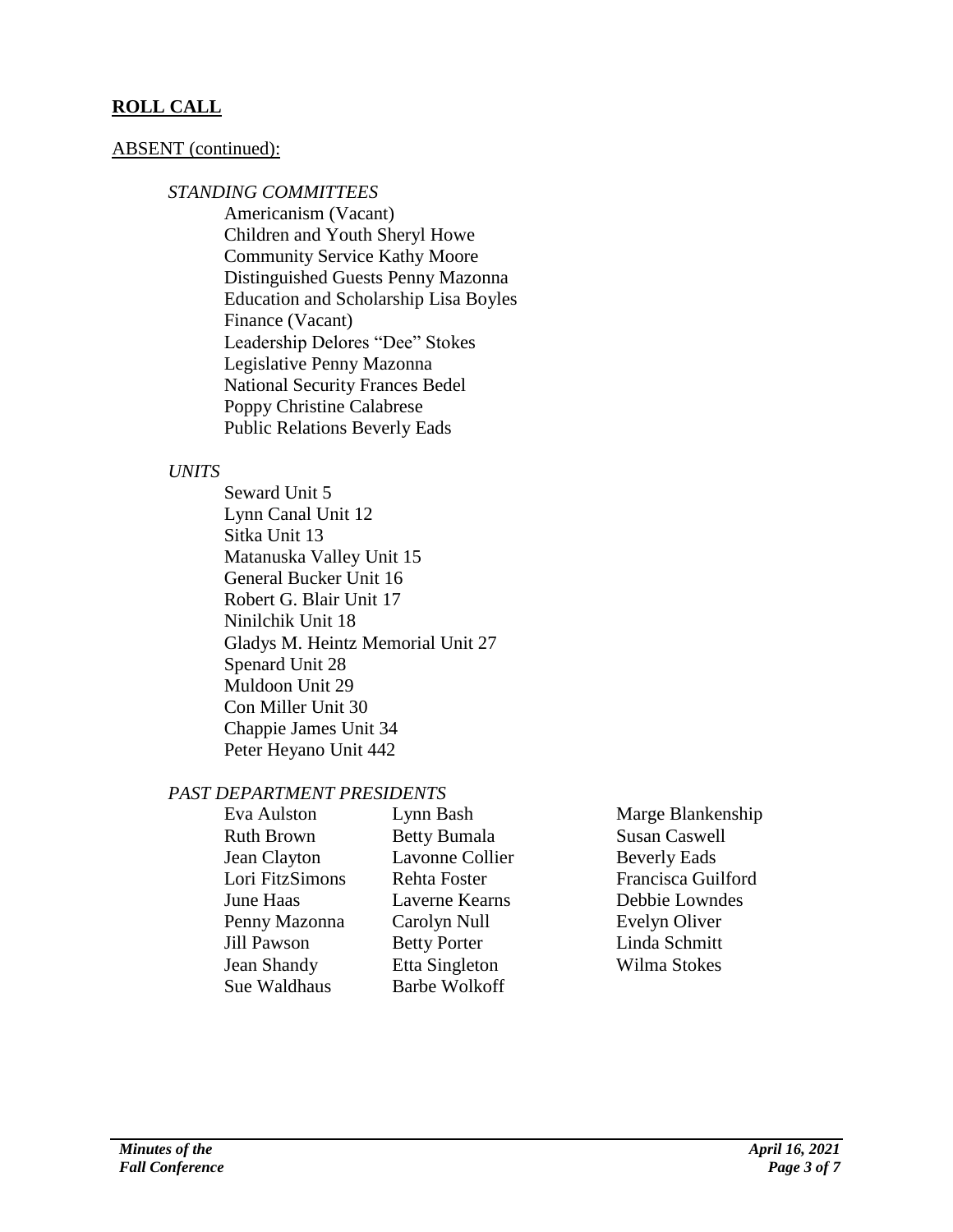## **ICE BREAKER**

President Jane Larson held an icebreaker with all members present. The icebreaker was about team work. No one could say a word. They were to build a tower with the objects provided and it must be selfsustaining. The tallest would win. Not being able to talk required team work among the groups' members in order to succeed. Members thought about who in their group took charge, how she asserted her leadership and how others fell in with the leader.

#### **NEW BUSINESS**

Vacant Committee Chairs – There are committee chairs to be filled. These include the Americanism Committee and the 1st Year (chair) of the Finance Committee. Debbie Ervin has agreed to fill the Chair of the Americanism Committee. There is no one selected for the Finance Committee Chair. President Jane Larson had a possibility for the Finance Committee 1<sup>st</sup> Year (chair). She will be contacting that person and if they agree, will bring that person forward at the Executive Committee on Sunday.

VA&R / VAVS Deputies – April Sinclair (Unit 57), VA&R Chair explained that there is a VAVS Representative and four VAVS Deputies. They are all appointed by the Department President. Currently these are:

- Representative Anarene Robinson
- Anchorage Deputy Sharon Cherrette
- Fairbank Deputy Brenda Fiddick
- Southeast Deputy Melissa Snell
- Kenai Peninsula Tonya Halliday

Tonya Halliday and Melissa Snell will need to be replaced. If we could find someone to fill these two positions, we would be able to ratify them at the DEC on Sunday. Deputies can be anywhere within the region being represented. If anyone is interested in serving in those two regions, please talk to the Department President. The committee meets quarterly and attendance can be by telephone. April Sinclair (as the VA&R Chair) should be included in any invitations to these quarterly meetings. There is also a national orientation on Tuesday. Anyone who expresses interest and is ratified by the DEC will be invited to attend the Zoom meeting orientation.

Sue Diaz (Unit 20) asked if there was a specific day and time for the quarterly meeting. Ann explained that it was every three months. People who are in Anchorage usually attend in person. The help staff (Director up to the Chief) are also usually present. When the minutes are distributed, they will include the date and time for the next meeting. Be sure that you are present for the attendance, or you will not be counted. If you have questions, you can stay after the meeting to get answers. The next meeting is January 12, 2022.

The Deputies are there to support our veterans (some of whom may be homeless). When the VA has something to be distributed or information about someone needing help (like a yard to be mowed, they are being evicted, etc.). Ann distributes the information to our deputies who then distribute to the units in their area and tries to get the need met.

VAVAS is a sub committee of VA&R. If you are a Unit chair, reports go to the Department Chair. The Department Chair consolidates reports from all Units. They are sent to the Western Division Chair who sends a report to the National Chair. April is also the Western Division Chair. She is responsible for 10 states. She is putting out a newsletter. It is April's intent that we are 100% in all reports. Since Lisa Williamson is our National VA&R Chair, we want to support her by showing complete reports.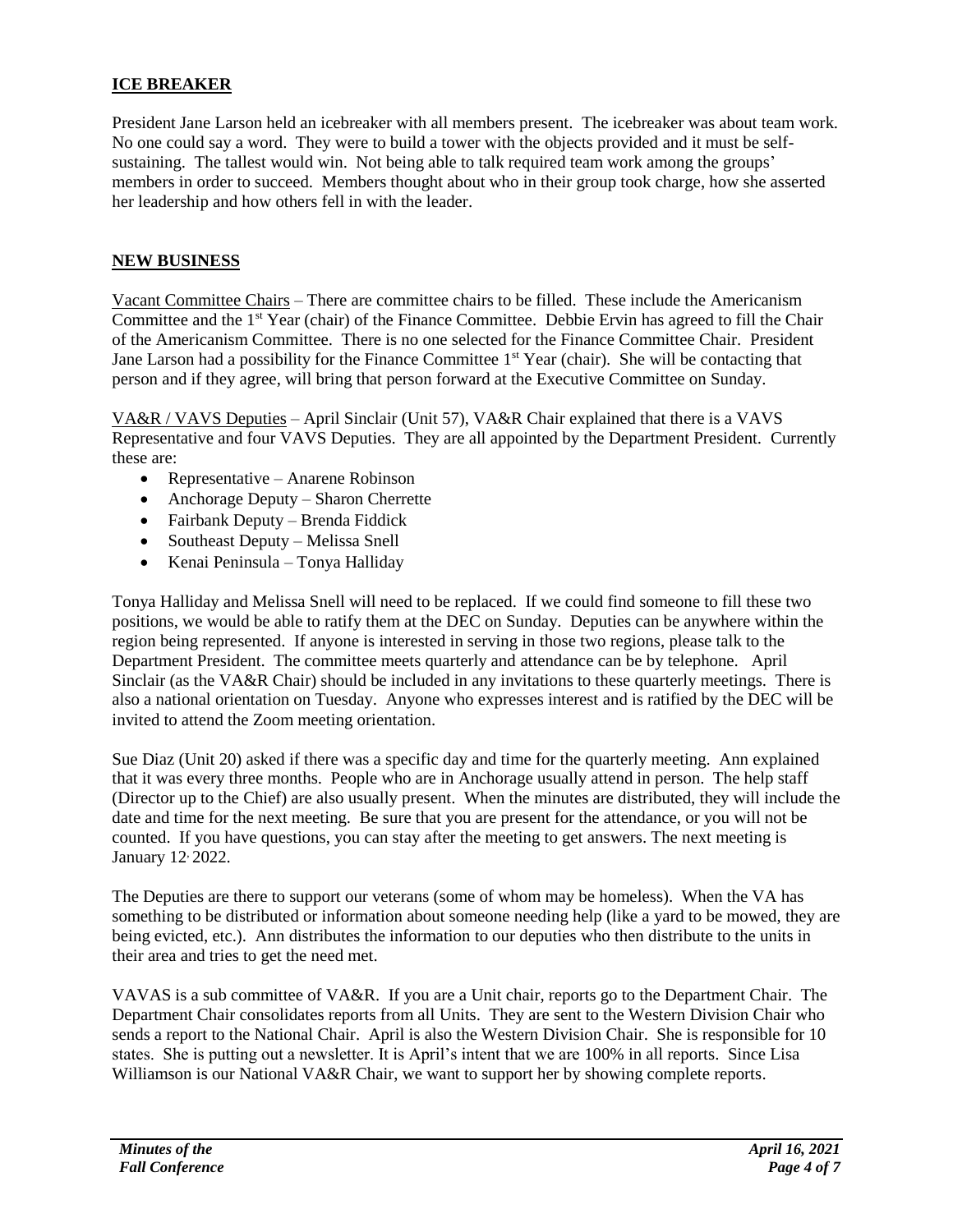In addition, all Representatives and Deputies will need to come to Anchorage for their testing at the VAMC. Because of the costs involved, the possibility of providing travel assistance will be brought up at the DEC for a decision.

VA&R information will go to April and VAVS information goes to Ann who keeps April informed. It is important that we have all our positions filled.

## **INFORMATION SHARING AND ANNOUNCEMENTS.**

- There will be no Girls State meeting tomorrow.
- The DEC meeting on Sunday will start at 9:15 a.m.
- NOTE: There are NO mid-year reports this year. However, please feel free to send information into your Department Chairs as things occur. Also, be sure to keep a record so you can include it in your year-end reports
- President's Retreat Jane shared information she received at the President's Retreat held last week. They asked a lot of questions about our constitution and bylaws, as well as our Facebook pages. They reviewed constitution and bylaws. If our governing documents are in conflict with National, they need to be changed. Unit governing documents are not approved by Department and Department governing documents are not approved by National. Be sure to check for gender equality (i.e. women's organization) wording in the documents. We are no longer just a female organization, we accept both male and female members. She encouraged people to read their constitution and bylaws. There are probably things to change. Be sure that new members get a copy of governing documents. If we are expecting people to follow our governing documents, they must know what is in there. She spoke about the absence of trust. A lot of times people feel that they might make mistakes, but don't want to ask for help. People hold grudges. We need to offer and accept apologies and move on. She used her goldfish and how they go round and round in the bowl. They can't hold grudges. We can agree to disagree. You might not care for someone, but you have to let it go and work beyond it. They talked about building trust and that communication is necessary. Members were asked to be mentors to others. Pick someone and help them along. Be honest. Admit your mistakes. Don't hide them. Take responsibility seriously. If you are asked to do something and you can't do it, be honest that you can't do it. Accept people's ideas and see if they will work. Jane will send out ideas that she received so units can use them.
- President's Poppy Project The President's Poppy Project for the next year will be a celebratory birthday hat. Next year is Alaska 100<sup>th</sup> anniversary. All member attending the Department Convention in April are sked to bring a hat for this purpose. Because it is our  $100<sup>th</sup>$  anniversary, she would like everyone to make a poppy birthday hat with at least one poppy, more than one is better. At the Department Convention, your Unit will pick one hat from all those brought by your Unit to represent your Unit. There will be a parade of hats to celebrate at our Department Convention in April.
- Ann Robinson (Unit 33) thanked everyone for working so hard on membership. Last year was fun. She would like to be #1 in membership when Lisa is president. Sue Diaz (Unit 20) thanked Lisa Williamson, April Sinclair and Barb Nath for paying dues for Juniors to make sure we reached the 100% mark. She suggested building our Juniors this year.
- Unit goals for 2022 will be sent out next week.
- Diana Estrada (Department Treasurer) noted we are still working with National to get items to the right person (her or Barb).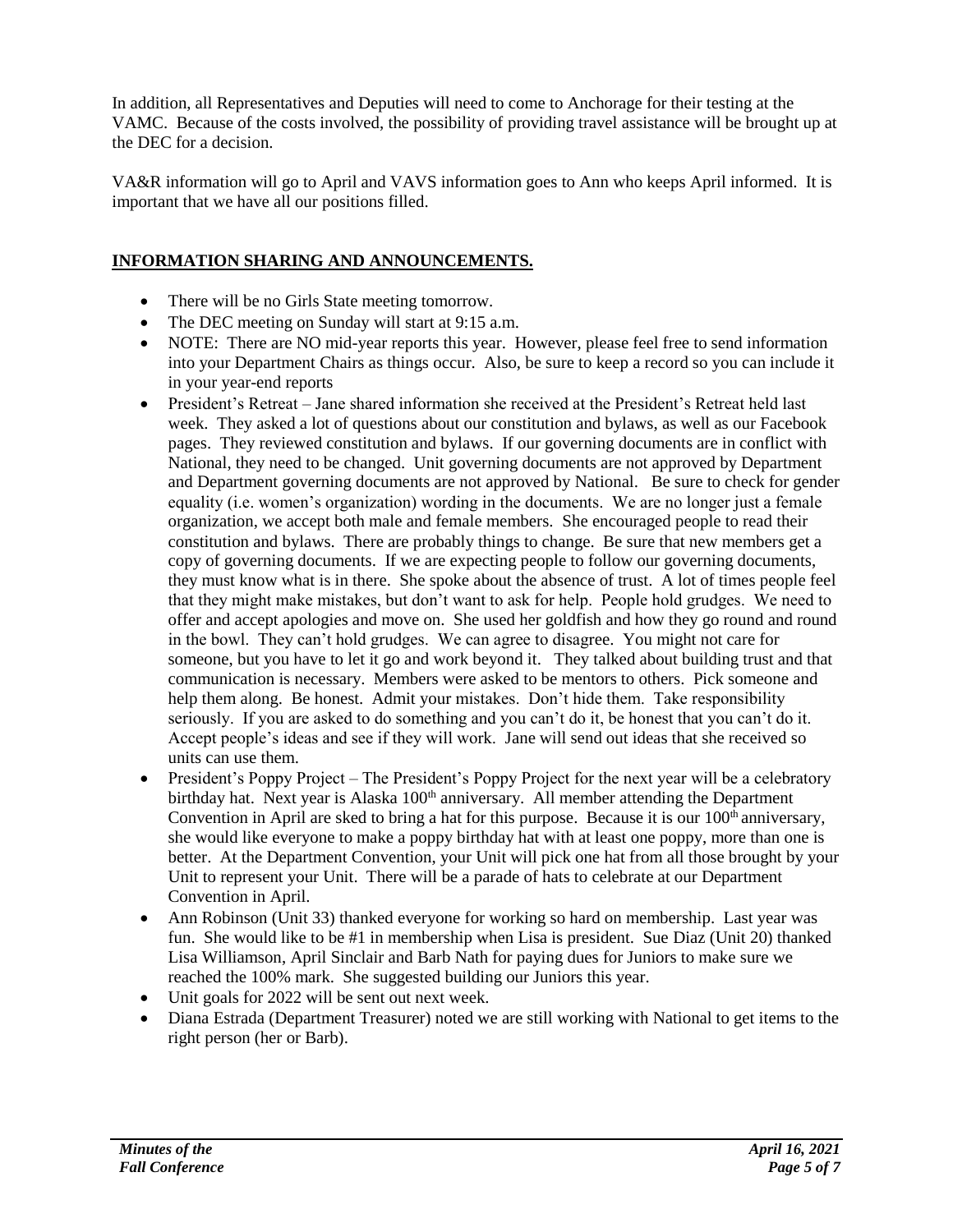- $\bullet$  A lot of people don't realize that if you send in dues for 2022, they have to be used to pay 2021 unpaid dues first. You must be current in order to renew.
- Ann Robinson (Unit 33) noted that a lot of time we wait to submit a transmittal. Don't wait. Send them in as you get them.
- It was requested that we make our goals the same as National. (Department goal comes from National).
- You have to have 10 paid members to be a current Unit. Only one Unit has to work on that at this time. Diana is working with this Unit.
- It was noted that if applications for membership are incorrect or not complete, they will be returned for corrections. The Auxiliary cannot sign at the bottom, it must be signed by the Post. In addition, training can be provided. April Sinclair (Unit 57) also offered to provide assistance. She concurred with not waiting on transmittals for membership. Do them as they come in.
- It is the member that loses out when they go to apply for things that require membership (sometimes more than one continuous year). New applications asks if you have ever been a member. If it is answered yes, then call the person and find out when, at what unit and in what department they were a member. Also, check to see if their membership was under a different name. Their membership number is the same forever – even when they change from a Junior to a Senior or they change names.
- We are not all using ALAMIS. If your Unit is not utilizing ALAMIS, please have a Unit meeting and vote on who you will have as your Unit's ALAMIS representative. Once that occurs, you should submit a letter and a copy of the minutes to the Department Treasurer. Diana will then schedule training with that person.
- Nina is Junior Activities chair for both Unit 35 and for the Department. The Junior members are putting together care packages. There is an Alaska unit to whom they can send the care packages. There are a list of items needed. She challenged each Unit to do a \$100 donation to the Juniors. She does all the shopping. It is a Department project with Unit 35 Juniors spearheading the project. The first will be sent to Syria the week of October 25<sup>th</sup>. She hopes to also send packages from the Juniors for Christmas. There are many different areas to receive them (i.e. Jordan, Syria, Kuwait, etc.)
- April Sinclair (Unit 57) asked if the challenge was for the Department or the Unit. Nina responded it is for the Department.
- We have over 50 members one member was injured at a blast in Afghanistan. The National Guard will take the packages overseas for us. They are going to be sent where we have Alaskans serving.
- The Department Convention will be held April 21-23, 2022 at Spenard Post 28 in Anchorage. As usual, there will be a Pre—Convention Department Executive Committee on Wednesday (April  $20<sup>th</sup>$ ) as well as both a Girls State Board Meeting and a Post-Convention Department Executive Committee meeting on Sunday, April 24<sup>th</sup>.
- Jane noted she had tickets to sell to support her activities throughout the year. Ann will take care of collecting money.
- Poppy Orders are due November  $12<sup>th</sup>$  to Barb.

## *The Fall Conference went into recess at 2:25 p.m.*

#### *The Fall Conference came back from recess at 3:04 p.m.*